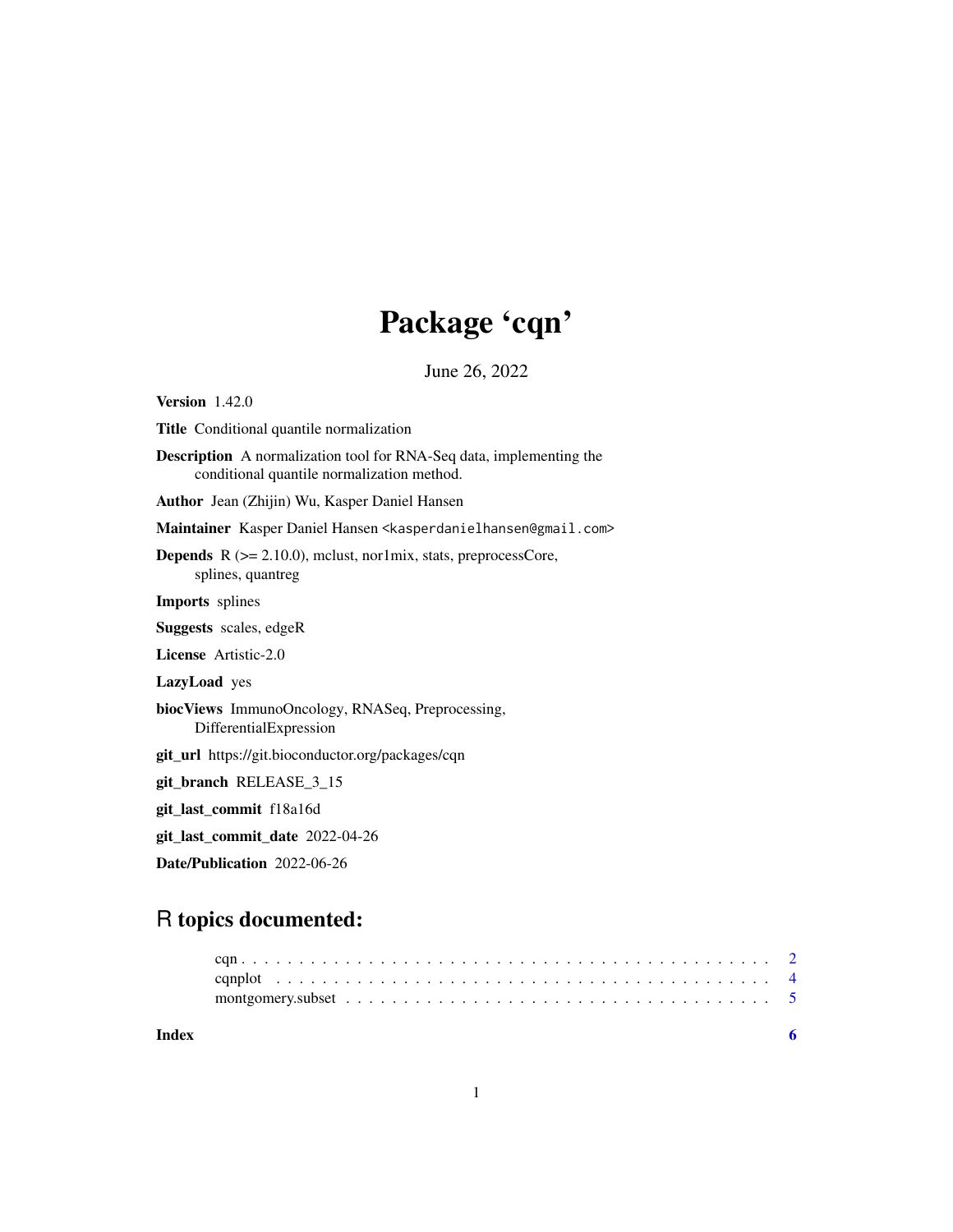#### <span id="page-1-0"></span>Description

This function implements CQN (conditional quantile normalization) for RNA-Seq data.

#### Usage

```
cqn(counts, x, lengths, sizeFactors = NULL, subindex = NULL, tau = 0.5, sqn = TRUE,
    lengthMethod = c("smooth", "fixed"), verbose = FALSE)
## S3 method for class 'cqn'
print(x, \ldots)
```
#### Arguments

| counts       | An object that can be coerced to a matrix of region by sample counts. Ought to<br>have integer values.                                                                     |
|--------------|----------------------------------------------------------------------------------------------------------------------------------------------------------------------------|
| $\mathsf{x}$ | This is a covariate whose systematic influence on the counts will be removed.<br>Typically the GC content. Has to have the same length as the number of rows of<br>counts. |
| lengths      | The lengths (in bp) of the regions in counts. Has to have the same length as the<br>number of rows of counts.                                                              |
| sizeFactors  | An optional vector of sizeFactors, ie. the sequencing effort of the various sam-<br>ples. If NULL this is calculated as the column sums of counts.                         |
| subindex     | An optional vector of indices into the rows of counts. If not given, this becomes<br>the indices of genes with row means of counts greater then 50.                        |
| tau          | This argument is passed to rq, it indicates what quantile is being fit. The default<br>should only be changed by expert users                                              |
| sqn          | This argument indicates whether the residuals from the systematic fit are (subset)<br>quantile normalized. The default should only be changed by expert users.             |
| lengthMethod | Should length enter the model as a smooth function or not.                                                                                                                 |
| verbose      | Is the function verbose?                                                                                                                                                   |
| .            | Not used.                                                                                                                                                                  |

#### Details

These functions implement the CQN (conditional quantile normalization) for RNA-Seq data. The functions remove a single systematic effect, contained in the argument x, which will typicall be GC content. The effect of lengths will either be modelled as a smooth function (which we recommend), if you are using lengthMethod = "smooth" or as an offset (equivalent to modelling using RPKMs), if you are using lengthMethod = "fixed". Length can be complete removed from the model by having lengthMethod = "fixed" and setting all lengths to 1000.

Final corrected values are equal to value\$y + value\$offset.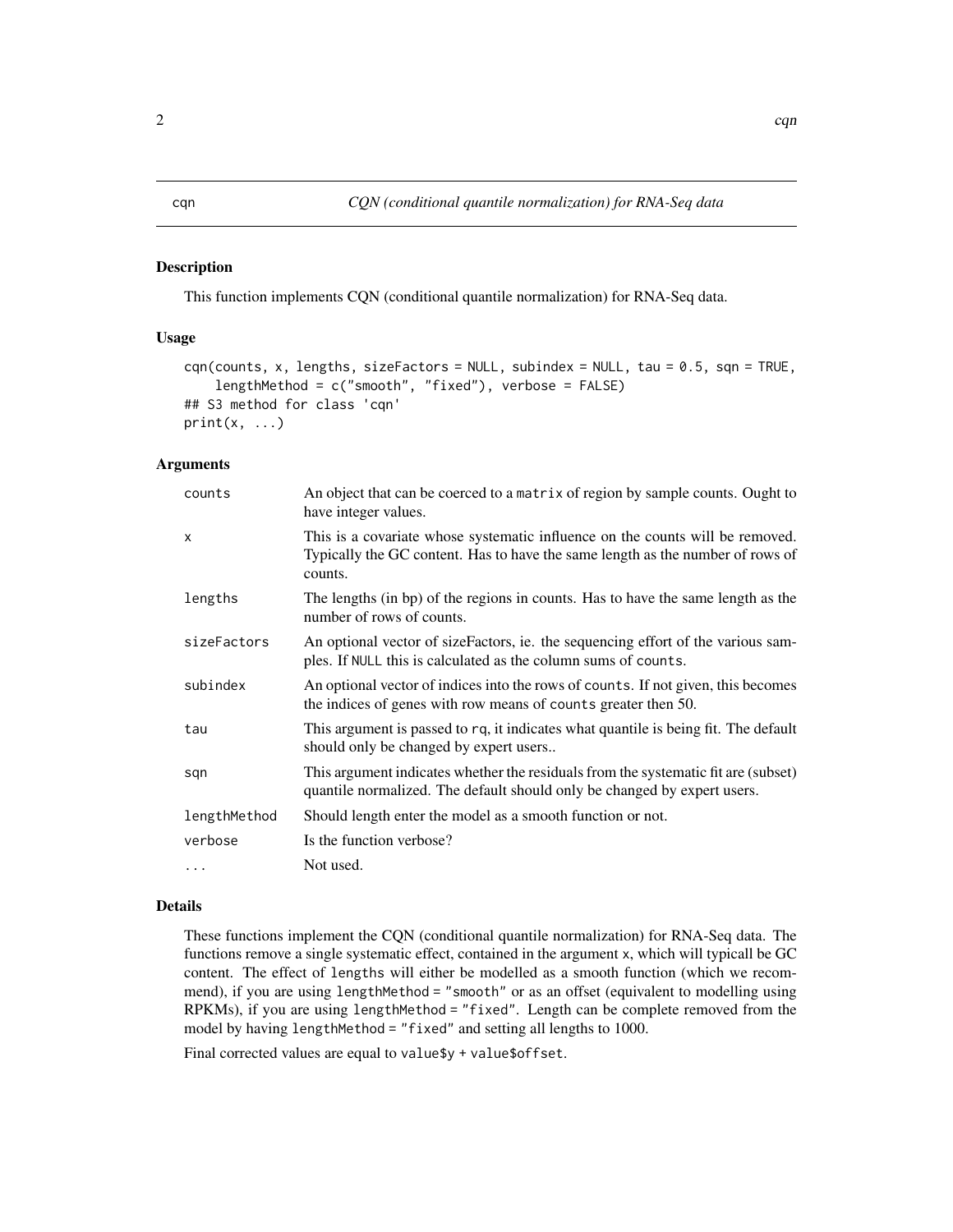#### Value

A list with the following components

| counts            | The value of argument counts.                                                                                                                      |
|-------------------|----------------------------------------------------------------------------------------------------------------------------------------------------|
| x                 | The value of argument x.                                                                                                                           |
| lengths           | The value of argument lengths.                                                                                                                     |
| sizeFactors       | The value of argument sizeFactors. In case the argument was NULL, this is the<br>value used internally.                                            |
| subindex          | The value of argument subindex. In case the argument was NULL, this is the<br>value used internally.                                               |
| У                 | The dependent value used in the systematic effect fit. Equal to log2 tranformed<br>reads per millions.                                             |
| offset            | The estimated offset.                                                                                                                              |
| offset0           | A single number used internally for identifiability.                                                                                               |
| glm.offset        | An offset useful for supplying to a GLM type model function. It is on the natural<br>log scale and includes correcting for sizeFactors.            |
| func1             | The estimated effect of function $1$ (argument x). This is a matrix of function<br>values on a grid. Columns are samples and rows are grid points. |
| grid1             | The grid points on which function $1$ (argument $x$ ) was evaluated.                                                                               |
| knots1            | The knots used for function 1 (argument x).                                                                                                        |
| func <sub>2</sub> | The estimated effect of function 2 (lengths). This is a matrix of function values<br>on a grid. Columns are samples and rows are grid points.      |
| grid2             | The grid points on which function 2 (lengths) was evaluated.                                                                                       |
| knots2            | The knots used for function 2 (lengths).                                                                                                           |
| call              | The call.                                                                                                                                          |

#### Note

Internally, the function uses a custom implementation of subset quantile normalization, contained in the (not exported) SQN2 function.

#### Author(s)

Kasper Daniel Hansen, Zhijin Wu

#### References

KD Hansen, RA Irizarry, and Z Wu, Removing technical variability in RNA-seq data using conditional quantile normalization. Biostatistics 2012 vol. 13(2) pp. 204-216.

#### See Also

The package vignette.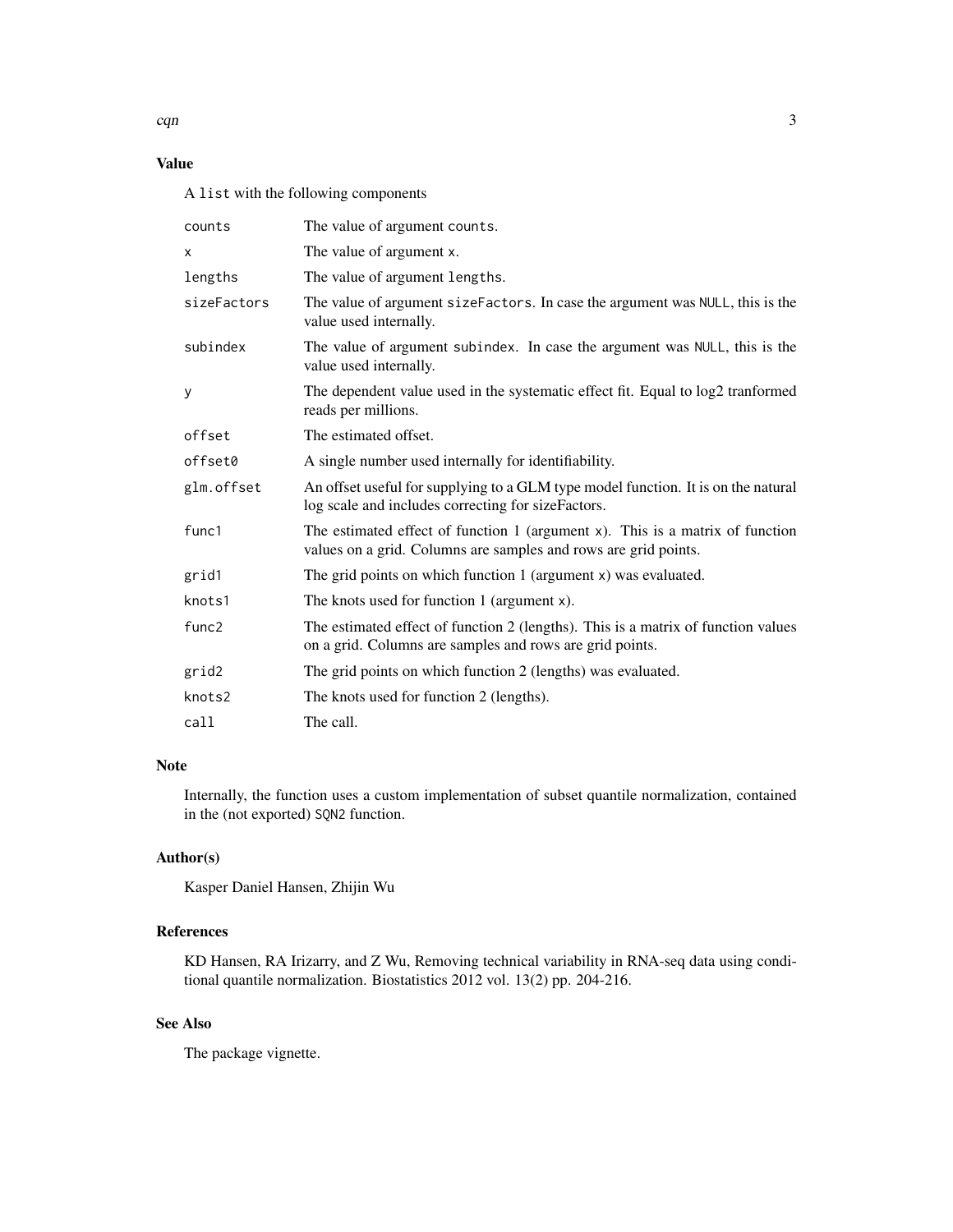4 cqual control of the control of the control of the control of the control of the control of the control of the control of the control of the control of the control of the control of the control of the control of the cont

#### Examples

```
data(montgomery.subset)
data(sizeFactors.subset)
data(uCovar)
cqn.subset <- cqn(montgomery.subset, lengths = uCovar$length,
                  x = uCovar$gccontent, sizeFactors = sizeFactors.subset,
                  verbose = TRUE)
```
cqnplot *Plot the systematic effect estimated as part of a CQN normalization.~*

#### Description

This function plots the estimated systematic effect which are removed suring CQN normalization.

#### Usage

cqnplot(x, n = 1, col = "grey60", ylab = "QR fit", xlab = "", type = "l", lty = 1, ...)

#### Arguments

| $\mathsf{x}$ | The result of a call to cqn; an object of class cqn. |
|--------------|------------------------------------------------------|
| n            | Which systematic effect is plotted.                  |
| col          | A vector of colors, as in plot.                      |
| ylab         | y-label as in plot.                                  |
| xlab         | x-label as in plot.                                  |
| type         | type, as in plot.                                    |
| lty          | line type, as in plot.                               |
|              | These arguments are passed to matplot                |

#### Value

This function is invoked for its side effect.

#### Author(s)

Kasper Daniel Hansen

#### Examples

```
data(montgomery.subset)
data(sizeFactors.subset)
data(uCovar)
cqn.subset <- cqn(montgomery.subset, lengths = uCovar$length,
                 x = uCovar$gccontent, sizeFactors = sizeFactors.subset,
                 verbose = TRUE)
cqnplot(cqn.subset, n = 1)
```
<span id="page-3-0"></span>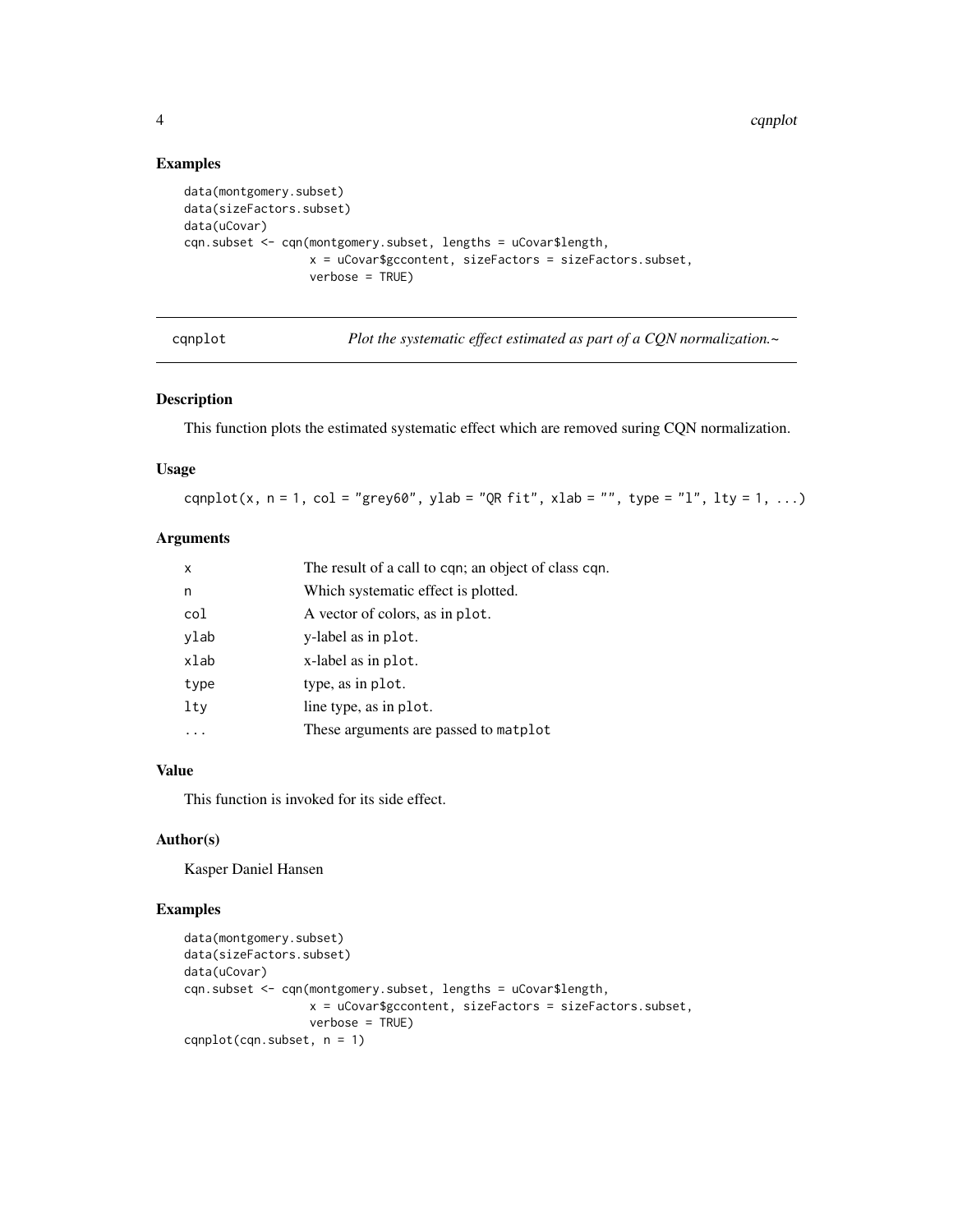#### <span id="page-4-0"></span>Description

A gene by sample count matrix for 10 samples from from Montgomery et al. Also included is information about these genes (length and gc content) as well as sequencing depth for each of the samples.

#### Usage

```
data(montgomery.subset)
data(sizeFactors.subset)
data(uCovar)
```
#### Format

montgomery.subset is a data frame with 23552 observations on 10 different samples, the column names are the sample ids. sizeFactors.subset a a named vector of length 10 containing the number of mapped reads for each of the 10 samples. uCovar is a data frame with 23552 observations on 2 different covariates: gc content and genic length in bp.

#### Details

Gene models are union models based on Ensembl 61. These gene models were constructed using Genominator. Genes that have zero counts in all 10 samples were excluded.

#### References

SB Montgomery, M Sammeth, M Gutierrez-Arcelus, RP Lach, C Ingle, J Nisbett, R Guigo, ET Dermitzakis, (2010) "Transcriptome genetics using second generation sequencing in a Caucasian population". Nature 464(7289), 773-777.